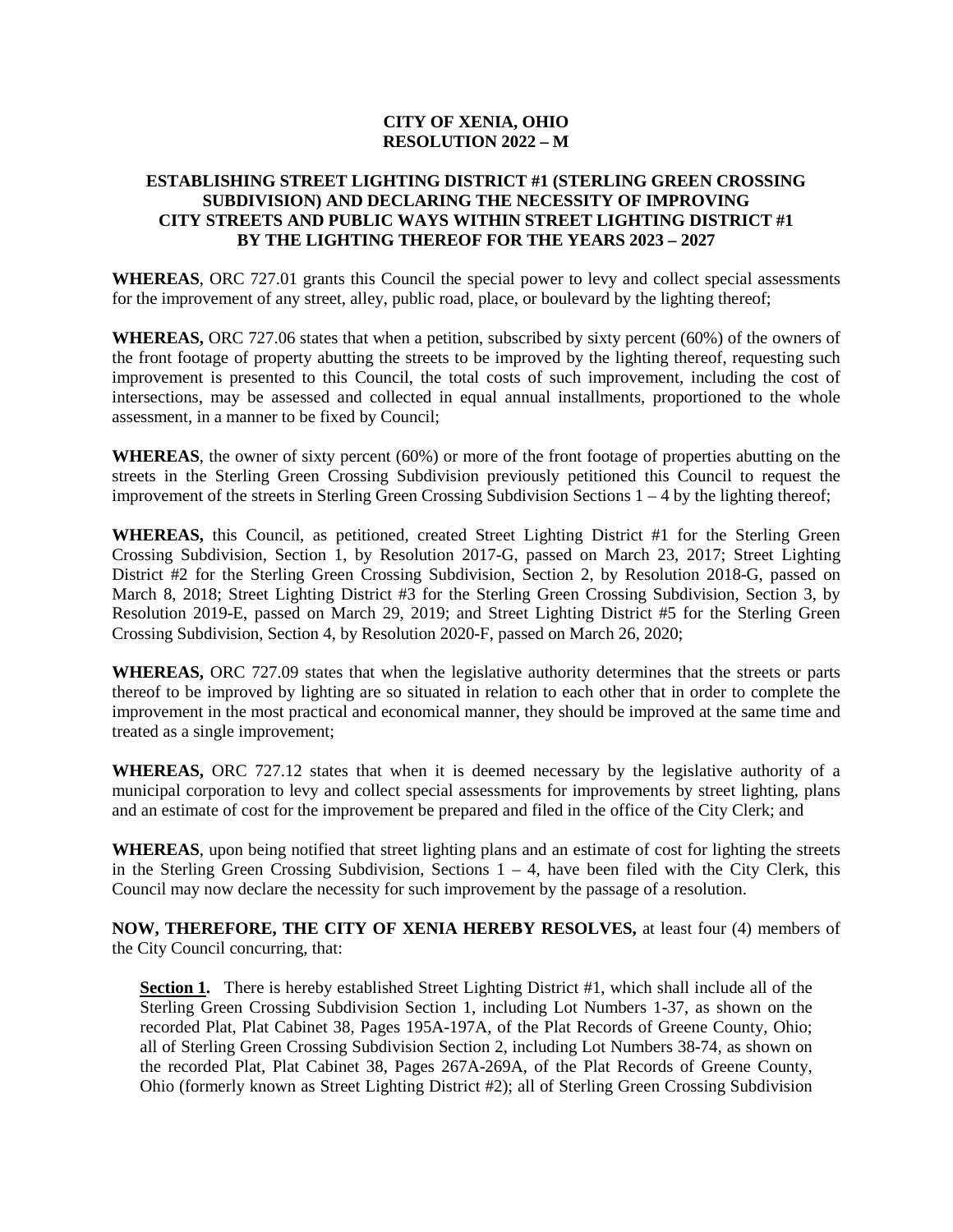Section 3, including Lot Numbers  $79 - 124$ , as shown on the recorded Plat, Plat Cabinet 38, Pages 338A-339B, of the Plat Records of Greene County, Ohio (formerly known as Street Lighting District #3); and all of Sterling Green Crossing Subdivision Section 4, including Lot Numbers 125-164, as shown on the recorded Plat, Plat Cabinet 39, Pages 18B-20A, of the Plat Records of Greene County, Ohio (formerly known as Street Lighting District #5).

**Section 2.** It is hereby declared necessary for the preservation of the public health, safety and welfare of the City and its inhabitants to improve the streets in Street Lighting District #1 by providing for the lighting thereof, said lighting to be provided by electrical lighting, for the years 2023 through 2027 ("the Improvement").

**Section 3.** The plans and estimate of the cost for the Improvement, now on file in the office of the City Clerk, are hereby approved.

**Section 4.** The entire cost of the Improvement shall be specially assessed on all lots and lands lying within Street Lighting District #1. These lots and lands within Street Lighting District #1 are hereby determined to be specially benefited by the improvement and, in accordance with ORC 727.06, shall be assessed one hundred percent (100%) of the cost of the improvement.

**Section 5.** It is hereby determined that the streets within Street Lighting District #1, which are to be improved by the lighting thereof, are so situated in relation to each other that said streets shall be treated as a single improvement, pursuant to ORC 727.09, to complete the Improvement in the most practical and economic manner.

**Section 6.** The special assessments shall be levied on each lot and land within Street Lighting District #1 in proportion to the benefits which will result from the Improvement, by dividing the total annual cost of the Improvement by the total number of lots within Street Lighting District #1, and shall be paid, when levied, in five  $(5)$  annual installments  $(2023 - 2027)$ .

**Section 7.** The remainder of the cost of the Improvement, if any, after the application of the special assessments provided for herein, shall be paid from other funds available and appropriated for such purpose.

**Section 8.** The City does not intend to issue securities in anticipation of the levy of the special assessments, nor to issue securities in anticipation of the collection of special assessments.

**Section 9.** The Finance Director, or his designee, is hereby directed to prepare estimated assessments, showing the amount of the special assessment against each lot and land to be assessed, based on the estimate of cost filed in the office of the City Clerk. Such estimated assessments shall be prepared in accordance with the method of assessment set forth in this Resolution. The estimated special assessments shall be filed in the office of the City Clerk and kept available for public inspection.

Section 10. Upon the filing of the estimated special assessments, the City Clerk is directed to give notice of the passage of this Resolution, and of the filing of the estimated assessments, by publication once a week for two (2) consecutive weeks in a newspaper of general circulation within the City, in accordance with ORC 727.14. If the estimated special assessment against any property will exceed Two Hundred and Fifty Dollars (\$250), the City Clerk shall give notice to the owner of the lot or land so affected by certified mail or by personal service.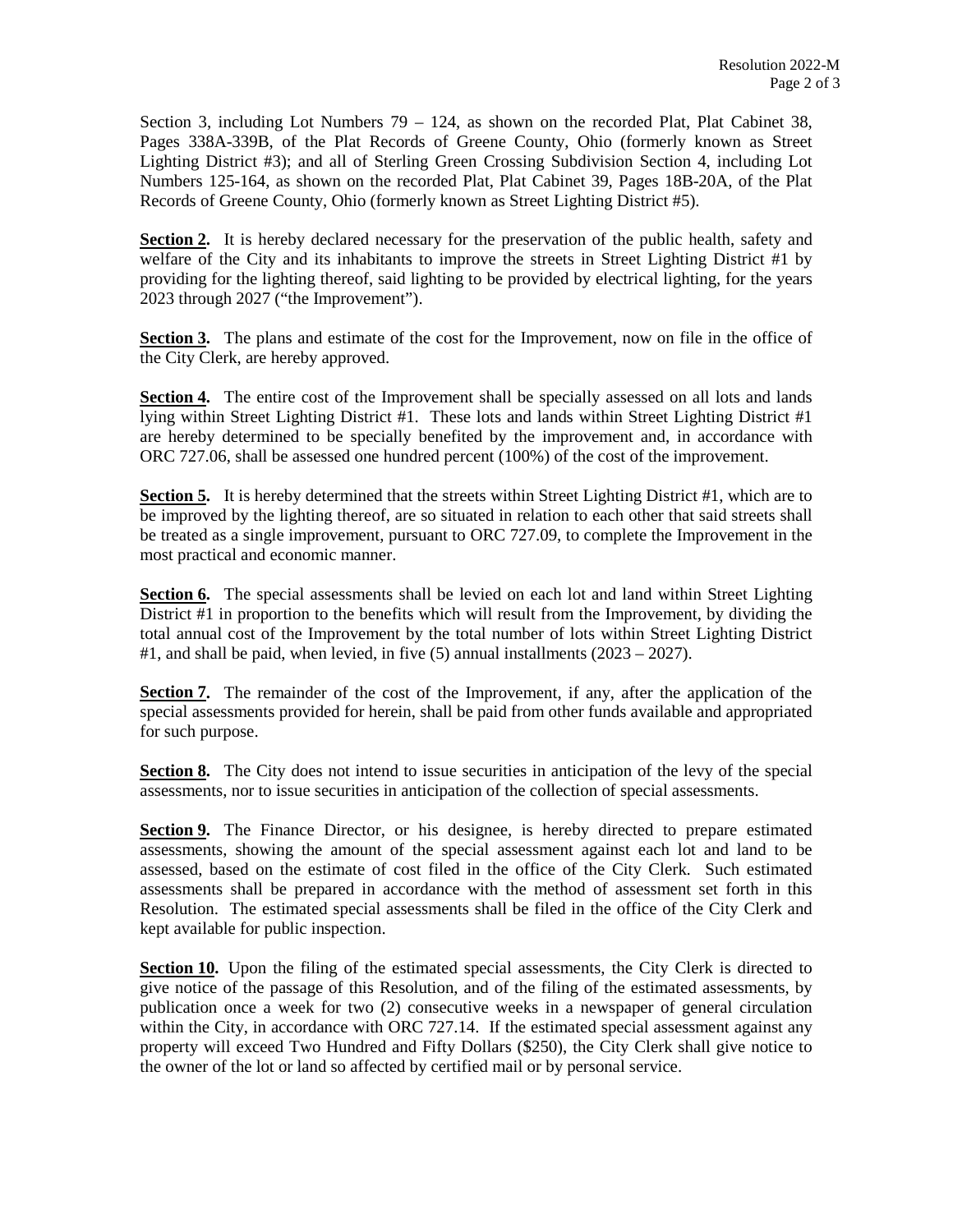**Section 11.** It is hereby found and determined that all formal actions of this Council concerning and relating to the passage of this Resolution were adopted in an open meeting of this Council, and that all deliberations of this Council that resulted in this formal action were in meetings open to the public in compliance with all legal requirements, including ORC 121.22.

**Section 12.** This Resolution shall become effective immediately upon its passage.

Introduced: March 10, 2022 Passed: March 24, 2022

Wesley E. Smith

Attest: President, Xenia City Council

Michelle O. Johnson

City Clerk